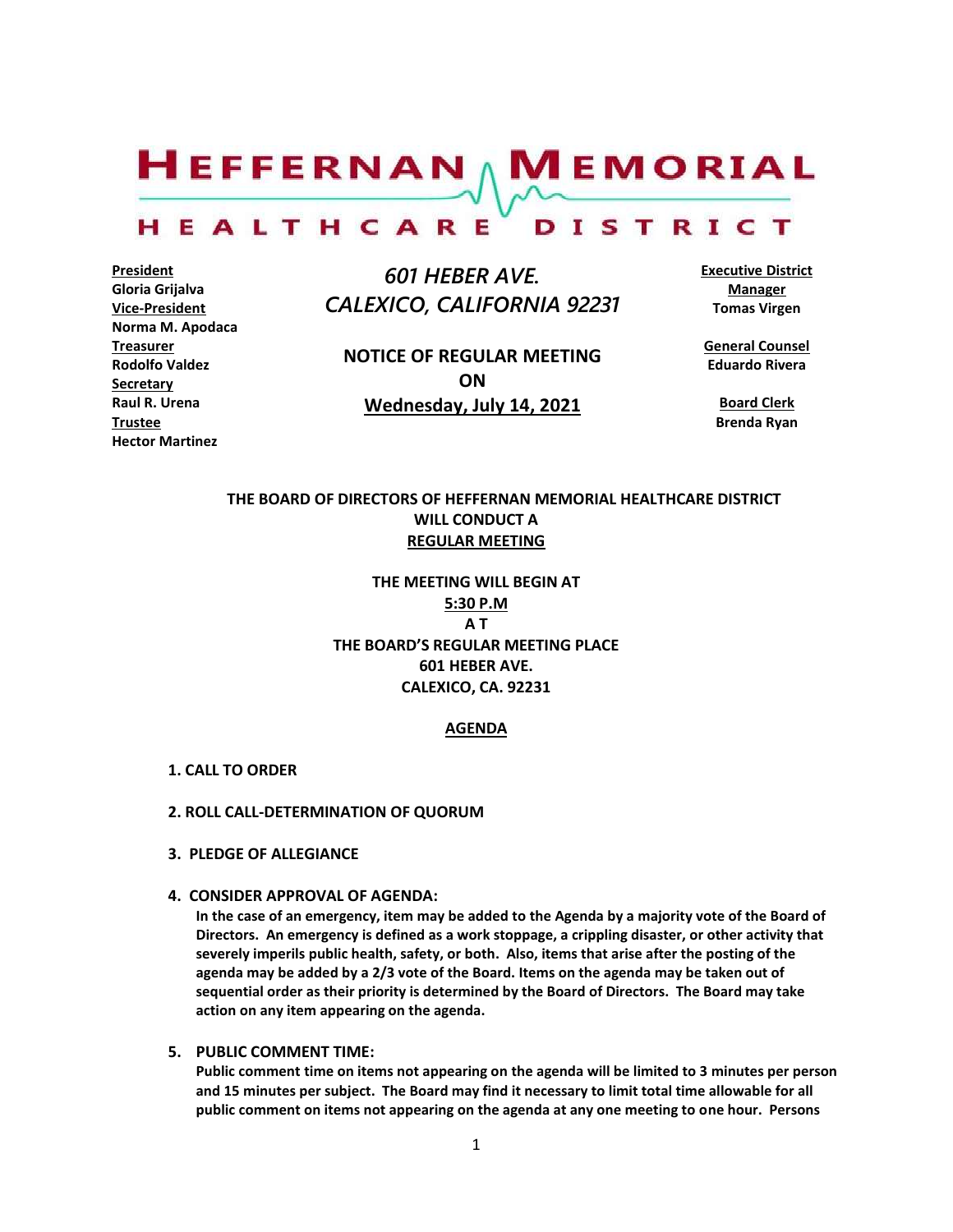**desiring longer public comment time and/or action on specific items shall contact the Secretary and request that the item be placed on the agenda for the next regular meeting.**

#### **6. REPORTS ON MEETING AND EVENTS ATTENDED BY DIRECTORS, AND AUTHORIZATION FOR DIRECTOR ATTENDANCE AT UPCOMING MEETINGS AND EVENTS/DIRECTORS COMMENTS:**

- **a. Brief reports by Directors on meetings and event attended. Schedule of upcoming Board meetings and events.**
- **7. REPORTS BY ALL HMHD COMMITTEES**
- **8. COMMENTS BY PROMOTION AND PUBLIC RELATIONS TONY PIMENTEL**
- **9. COMMENTS BY EXECUTIVE DISTRICT MANAGER TOMAS VIRGEN**
- **10. COMMENTS BY GENERAL COUNSEL EDUARDO RIVERA**

#### **11. INFORMATION ITEMS:**

**a. Presentation: Imperial County Behavioral Health Services: Providing Quality Professional Services to Imperial County individuals. Community based mental health and substance abuse services and treatment.**

#### **12. DISCUSSION AND/OR ACTION ITEMS:**

- **a. Discussion and/or Action: Response to Mr. A. Perrone comments before the HMHD board of directors under public comments (June 23, 2021).**
- **b. Discussion and/or Action: HMHD Urgent Care update.**
- **c. Discussion and/or Action: Final approval of Rosa's Plane Food Meals Program.**
- **d. Discussion and/or Action: Final approval of Vo Neighborhood Medical Clinic.**

#### **13. ITEMS FOR FUTURE AGENDAS:**

**This item is placed on the agenda to enable the Board to identify and schedule future items for discussion at upcoming Board meetings and/or identify press release opportunities.**

#### **14. ADJOURNMENT:**

- **a. Regular Board meetings are held on the second and fourth Wednesday of each month.**
- **b. The next regular meeting of the Board will be held at 5:30 P.M., July 28, 2021.**
- **c. The agenda package and material related to an agenda item submitted after the packet's distribution to the Board are available for public review in the lobby of the District office during normal business hours**

#### **POSTING STATEMENT**

**A copy of the agenda was posted July 9, 2021 at 601 Heber Avenue, Calexico, California 92231 at 6:35 p.m. Pursuant to CA Government code 54957.5, disclosable public records and writings related to an agenda item distributed to all or a majority of the Board, including such records and written distributed less than 72 hours prior to this meeting are available for public inspection at the District Administrative Office, 601 Heber Avenue, Calexico, CA.**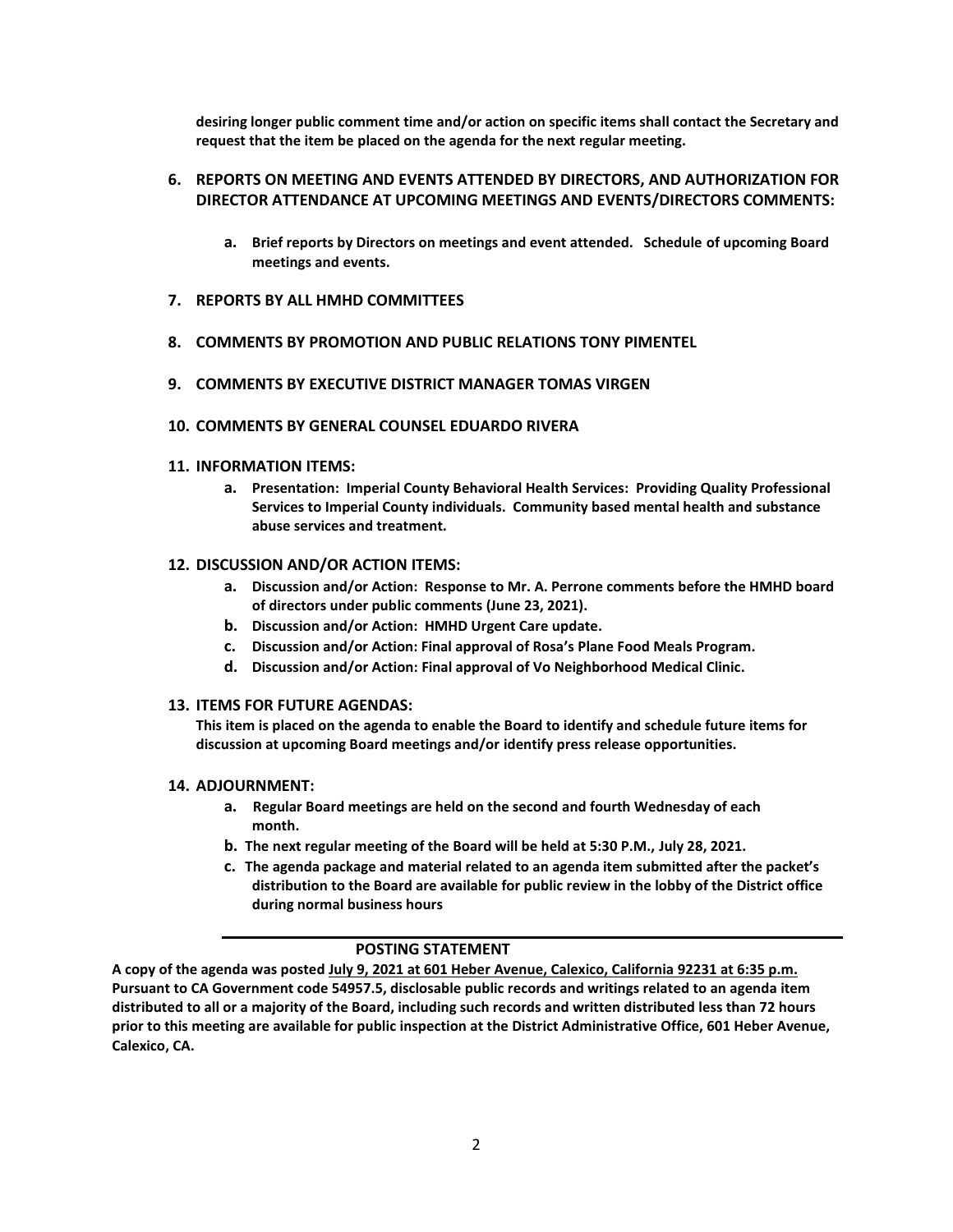**NOTICE In compliance with the Americans with Disabilities Act, any individuals requesting special accommodations to attend and/or participate in District Board meetings may contact the District at (760)357- 6522. Notifications 48 hours prior to the meeting will enable the District to make reasonable accommodations.**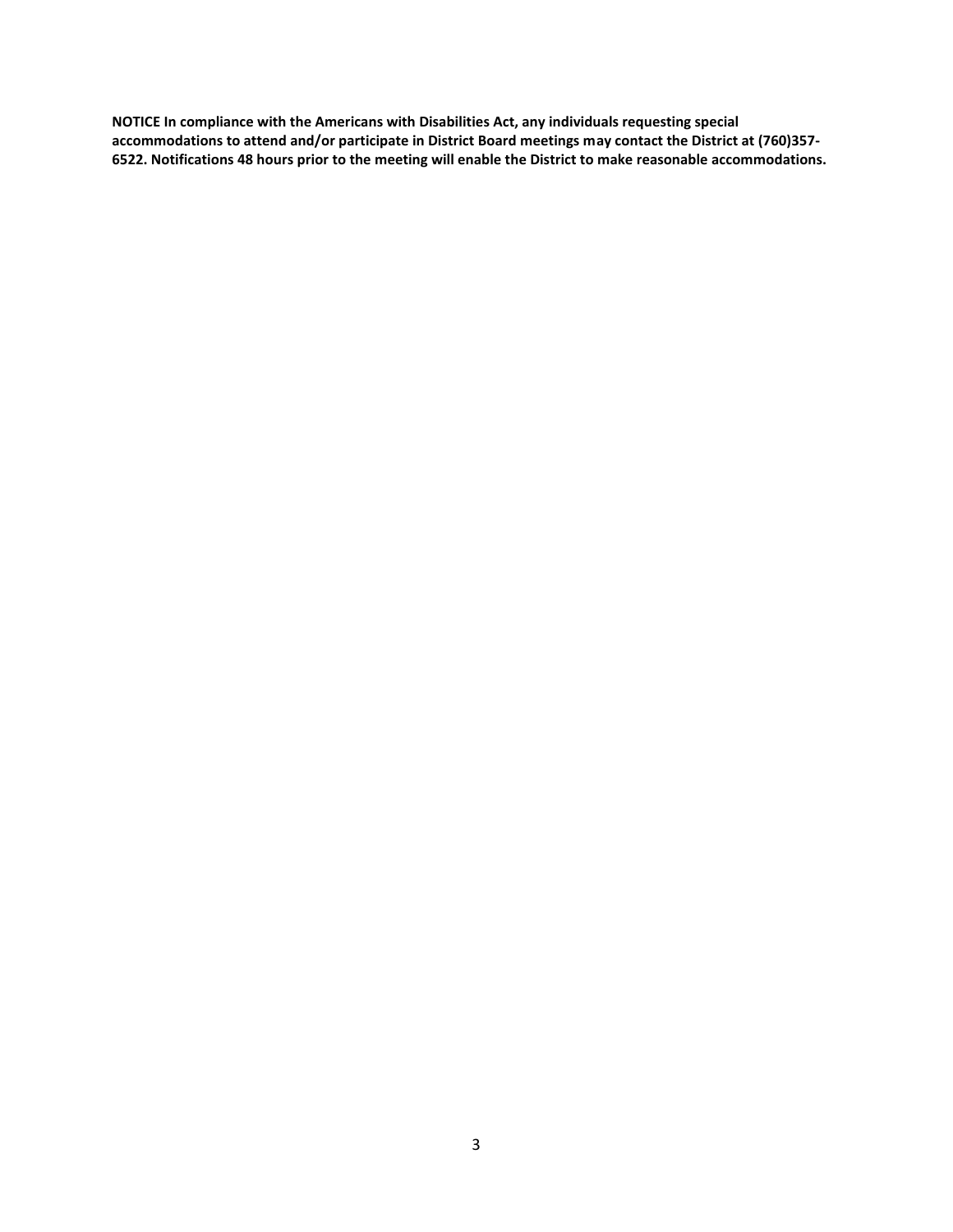# **AGREEMENT BETWEEN THE HEFFERNAN MEMORIAL HEALTHCARE DISTRICT AND ROSA'S PLANE FOOD INC. July 1, 2021 through June 30, 2022**

This Agreement is entered into by and between the Heffernan Memorial Healthcare District, a healthcare district organized under California Health and Safety Code section 32000, ("Heffernan") and ROSA'S PLANE FOOD INC., ("ROSA'S PLANE FOOD "), a corporation organized under the laws of the State of California and made effective as of July 1, 2021 under the terms of this Grant Agreement

## **RECITALS**

WHEREAS, Heffernan is desirous of promoting and assisting wellness and prevention programs and to service providers and organizations for the maintenance of good physical and mental health in the communities served by Heffernan, and

WHEREAS, ROSA'S PLANE FOOD is a corporation organized under the laws of the State of California and has established and designed and provides Home Delivered Meals in the City of Calexico and within Heffernan's district. ROSA'S PLANE FOOD seeks to provide Home Delivered Meals for seniors during the term of this agreement to individuals in Heffernan's district area at no cost to the recipients.

WHEREAS, ROSA'S PLANE FOOD wishes to provide its services to residents of the Heffernan Memorial Healthcare District:

NOW, THEREFORE, THE PARTIES AGREE AS FOLLOWS:

1. SCOPE OF SERVICES

ROSA'S PLANE FOOD shall provide the services under the ROSA'S PLANE FOOD grant application submitted for grant funding on June 23, 2021, which is incorporated by reference into this Agreement as though set forth herein, for participants residing within the boundaries of the Heffernan Memorial Healthcare District. The meals will be provided to Calexico (and HMHD) residents who are seniors 60 years or older. This direct financial assistance by Heffernan is to allow the ROSA'S PLANE FOOD program participants to receive the services provided by the ROSA'S PLANE FOOD program free and at no cost.

## 2. COMPENSATION

Subject to and under the term and provisions of the Agreement, Heffernan agrees to fund the ROSA'S PLANE FOOD program for the mutually agreed upon services, for \$150,000.00 for the program commencing on July 1, 2021 through June 30, 2022, payable in monthly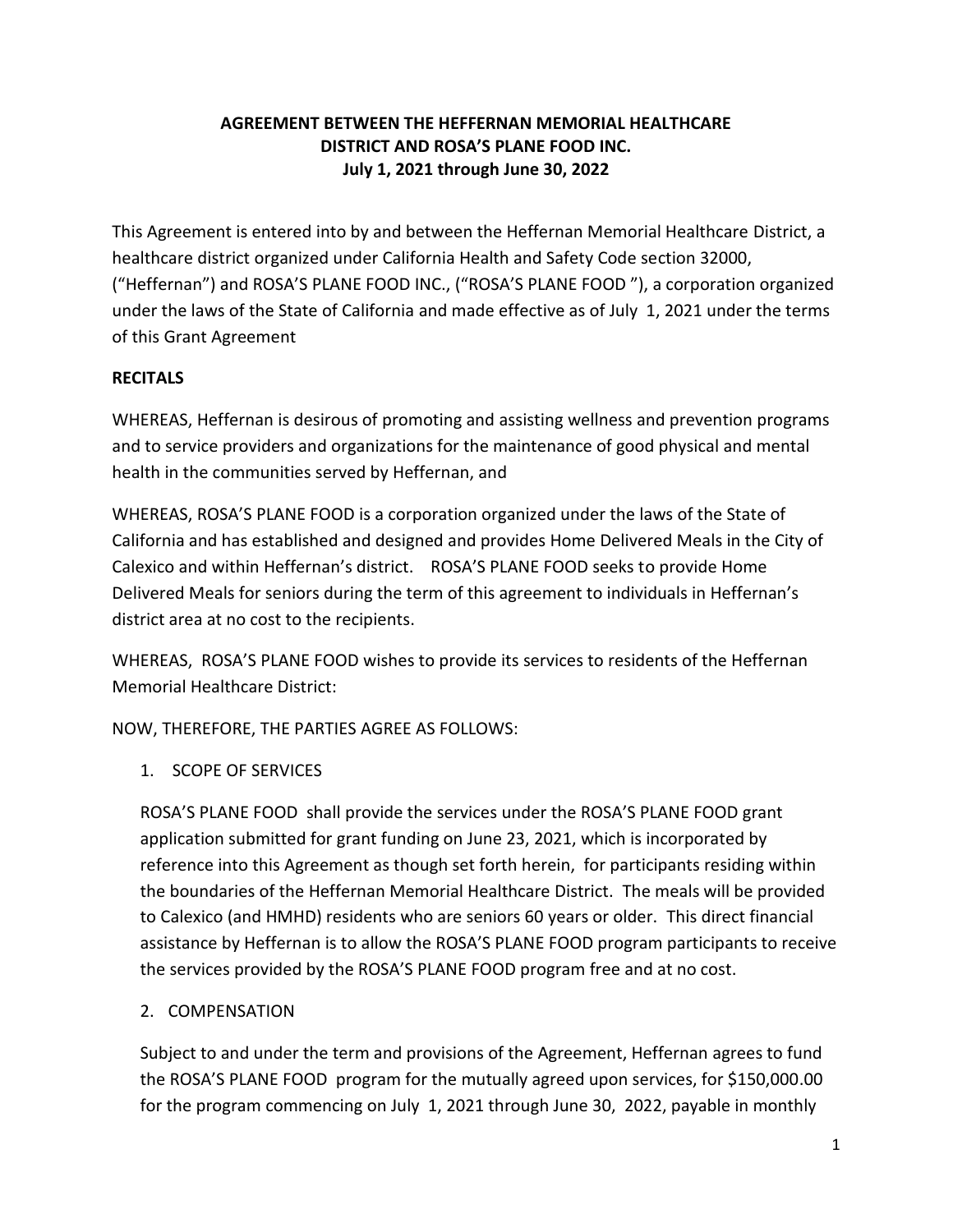installments. The Agreement provides that Rosa's Plane Food will provide 75 meals per day delivered 5 times per week at a cost of \$9.00 per meal. All meals served will be approved by a certified nutritionist. The monthly payments will be paid at the end of each month of service upon submittal of an itemized invoice of the services provided during the month. Heffernan's accountant will review each monthly invoice submitted to determine the expenditures are proper and allowable under the Agreement. Heffernan reserves the right to deny any expenditure deemed not compliant with the terms of this Agreement. Activities and programs sponsored by the ROSA'S PLANE FOOD are proper expenditures of these grant funds. Proper accounting practices and procedures shall identify fund expenditures by ROSA'S PLANE FOOD in direct implementation of the program indentified in this agreement.

# 3. RECORDS AND FINANCIAL REPORTS

ROSA'S PLANE FOOD shall provide monthly financial reports about these grant funds and a Profit and Loss financial statement to Heffernan within 30 days of the close of the funding month and 30 days after the funding termination date of this agreement. Upon reasonable and written request by Heffernan, during the term of this agreement, financial information about this allocation and funding shall be reviewed with Heffernan or its designated representative.

## 4. TERM OF AGREEMENT AND TERMINATION

This agreement shall be effective as of July 1, 2021, and shall automatically terminate on June 30, 2022. Heffernan reserves the right to terminate this agreement by giving ROSA'S PLANE FOOD 30 day notice without cause. In the event either party shall materially breach its obligations under this Agreement and shall fail to correct or cure such breach within ten (ten) days after written notice and demand for cure, then the other party may upon five day written notice, terminate this Agreement.

# 5. REPORTS

ROSA'S PLANE FOOD shall submit written activity reports, within 30 days of the close of the funding month, to the Heffernan Board. If requested by the Heffernan Board, a presentation to the Heffernan Board relating to services outlined and the activities undertaken as specified in this agreement shall be made. The report shall detail ROSA'S PLANE FOOD services and its activities during the monthly reporting period.

Within thirty days (30) of the close or termination of this Agreement, ROSA'S PLANE FOOD shall submit to Heffernan an expenditure report with a detailed accounting of all expenditures related to services provided for under this Agreement.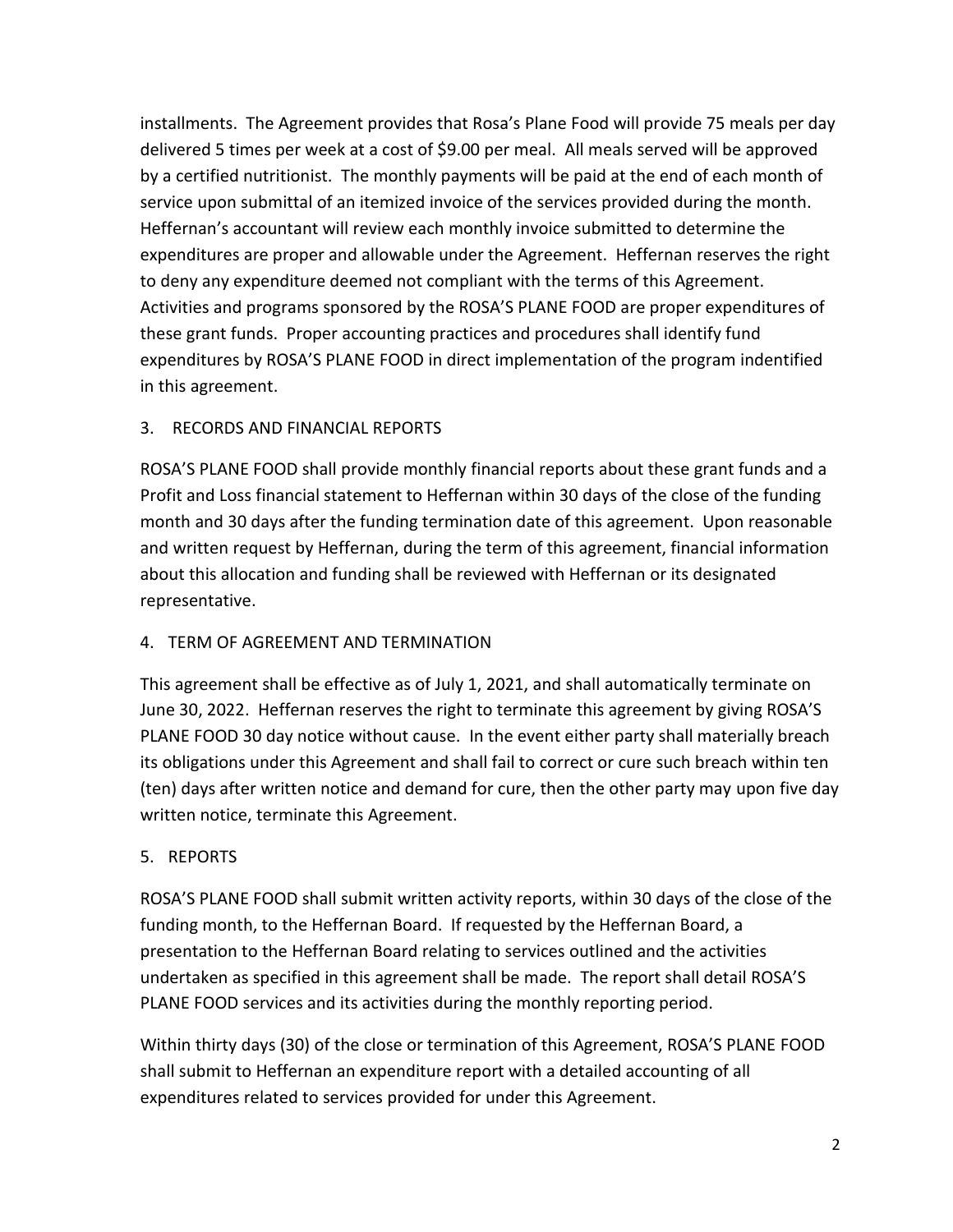#### 6. INDEMNIFICATION

ROSA'S PLANE FOOD agrees to defend and hold Heffernan and all its officers, agents, employees, and representatives harmless against any claims brought for or because of personal injury, including death, claims of breach of confidentiality, or business and property damage, which may arise from the ROSA'S PLANE FOOD willful or negligent acts, errors or omissions under this agreement. ROSA'S PLANE FOOD agrees to defend and indemnify Heffernan and its officers, agents, employees, and representatives from any suits or actions at law or equity for damages caused, or alleged to have been caused, from ROSA'S PLANE FOOD willful or negligent act, errors or omissions.

ROSA'S PLANE FOOD agrees to pay HEFFERNAN's attorney's fees and costs if suit or arbitration is initiated by HEFFERNAN to enforce its rights under this agreement.

7. INSURANCE

ROSA'S PLANE FOOD shall, throughout the duration of the Agreement, maintain comprehensive general liability and property damage insurance covering all operations of ROSA'S PLANE FOOD , its agents and employees, including but not limited to premises and automobile insurance coverage for all vehicles used to deliver meals, with minimum coverage of One Million Dollars (\$1,000,000) combined single limits. The policy shall name Heffernan, inclusive of each of its officers and employees, as an additional insured, and a Certificate of Insurance shall be furnished to Heffernan at 601 Heber Avenue, Calexico, CA 92231. Said policy or policies shall provide thirty-day (30) notice to Heffernan of cancellation or of a material change. ROSA'S PLANE FOOD shall also carry workers compensation insurance in the required statutory amount, evidence of which is to be furnished to Heffernan in a Certificate of Insurance. All such policies shall be in a form satisfactory to Heffernan's General Counsel.

## 8. INDEPENDENT CONTRACTOR

The parties agree that ROSA'S PLANE FOOD and all of its employees are independent contractors and shall not be deemed an employee or employees of Heffernan, nor shall any representative or employee of the ROSA'S PLANE FOOD represent or imply directly or indirectly that he or she represents or may speak for or bind Heffernan.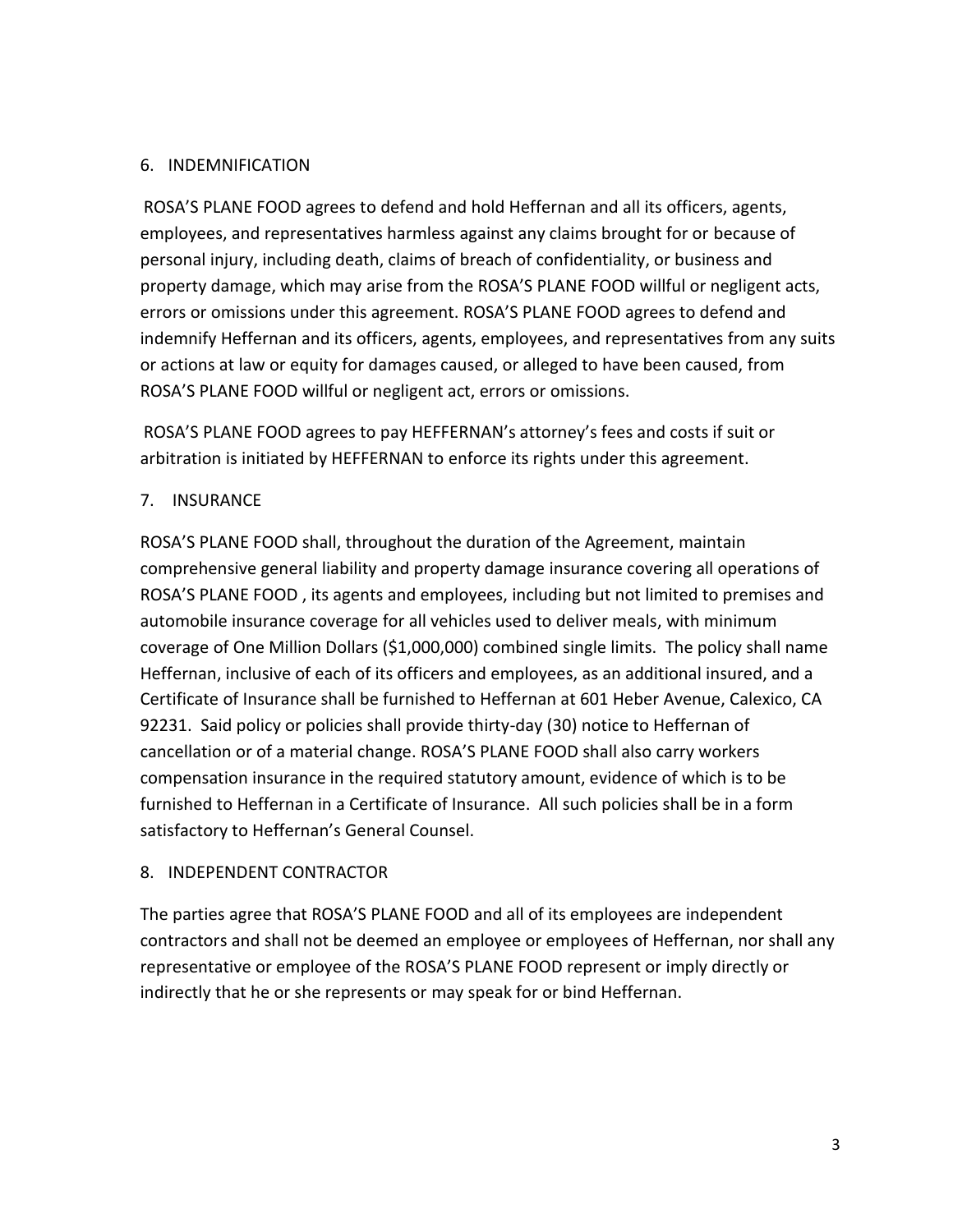- 9. NOTICES
- (a) Any notice may be served upon either party by delivering it in person, or by depositing it in a U.S. Mail deposit box with the postage thereon prepaid, and addressed to the party at the address set forth below:

Heffernan Memorial Healthcare District 601 Heber Avenue Calexico, CA 92231

Rosa's Plane Food Inc. 445 S. Fifth Street Calexico, CA 92231

(b) Any notice given shall be deemed effective with personal delivery, upon receipt thereof or with mailing, at the moment of deposit in the course of transmission with the United States Postal Service, except for a notice of termination which shall be effective 3 days following deposit with the United States Postal Service.

# 10. ASSIGNMENT

This is a services contract for unique services. Neither ROSA'S PLANE FOOD nor Heffernan may assign or transfer any rights or obligations arising from this Agreement, or any part thereof, without prior written consent of the other party.

## 11. AMENDMENTS

This Agreement may be amended only by an instrument in writing duly executed by each party.

## 12. INTEGRATION

This writing constitutes the entire and complete Agreement between the parties relative to the subject. No party relies upon any warranty or representation, express or implied not specifically set forth herein.

## 13. WAIVER

Waiver of a breach or default under this Agreement shall not constitute a continuing waiver of a later breach of the same or any other provision under this Agreement.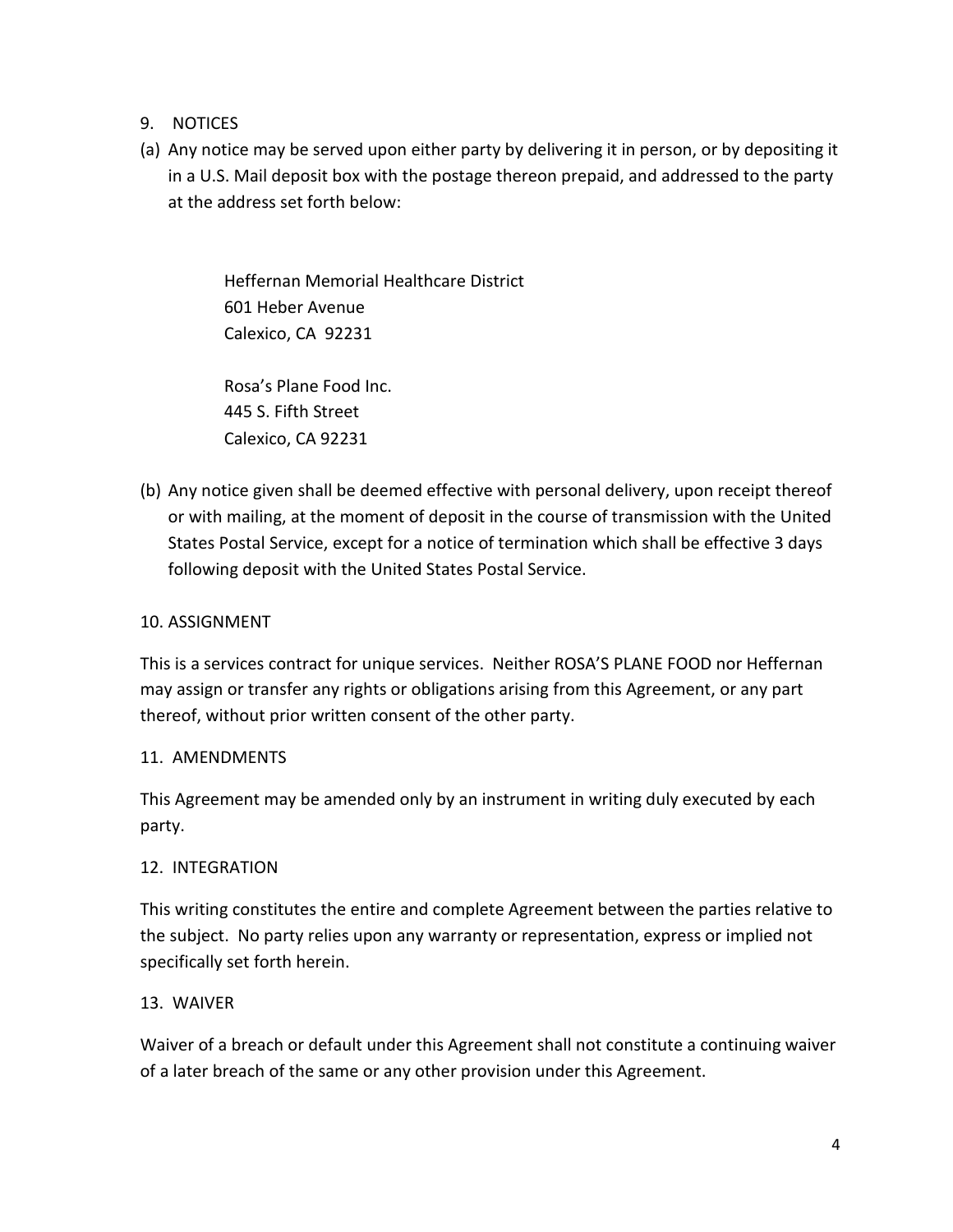#### 14. SEVERABILITY

If any term or portion of this Agreement is held to be invalid, illegal, or otherwise unenforceable by a court of competent jurisdiction, the remaining provisions of the Agreement shall continue in full force and affect.

#### 15. CONTROLLING LAW VENUE

This Agreement and all matters relating to it shall be governed by the laws of the State of California and any action brought relating to this Agreement shall be held exclusively in a state court in the County of Imperial.

#### 16. EXECUTION

This Agreement may be executed in several counterparts, each of which shall constitute the same instrument and shall become binding upon the parties when at least one copy shall have been signed by both parties. In approving this Agreement, it shall not be necessary to produce or account for more than one such counterpart.

#### 17. AUTHORITY TO ENTER AGREEMENT

ROSA'S PLANE FOOD has all requisite power and authority to conduct its business and to execute, deliver, and perform the Agreement. Each party warrants that the individuals who have signed this Agreement have the legal power, right and authority to make this Agreement and to bind each respective party.

## 18. PROHIBITED INTERESTS

ROSA'S PLANE FOOD maintains and warrants it has not employed nor retained any company or person, other than a bona fide employee working solely for ROSA'S PLANE FOOD, to solicit or secure this Agreement. Further, ROSA'S PLANE FOOD warrants it has not paid nor has it agreed to pay any company or person, other that a bona fide employee working solely for ROSA'S PLANE FOOD , any fee, commission, percentage, brokerage fee, gift, or other consideration contingent upon or resulting from the award or making of this Agreement. For breach or violation of this warranty Heffernan may rescind this Agreement without liability. For the term of this Agreement, no member, officer, or employee of Heffernan, during the term of his or her service with Heffernan, shall have any direct interest in this Agreement, or obtain any present or anticipated material benefit arising there from. For the term of this Agreement, no member, officer, or employee of County, during the term of his or her service with County, shall have any direct interest in this Agreement, or obtain any present or anticipated material benefit arising there from.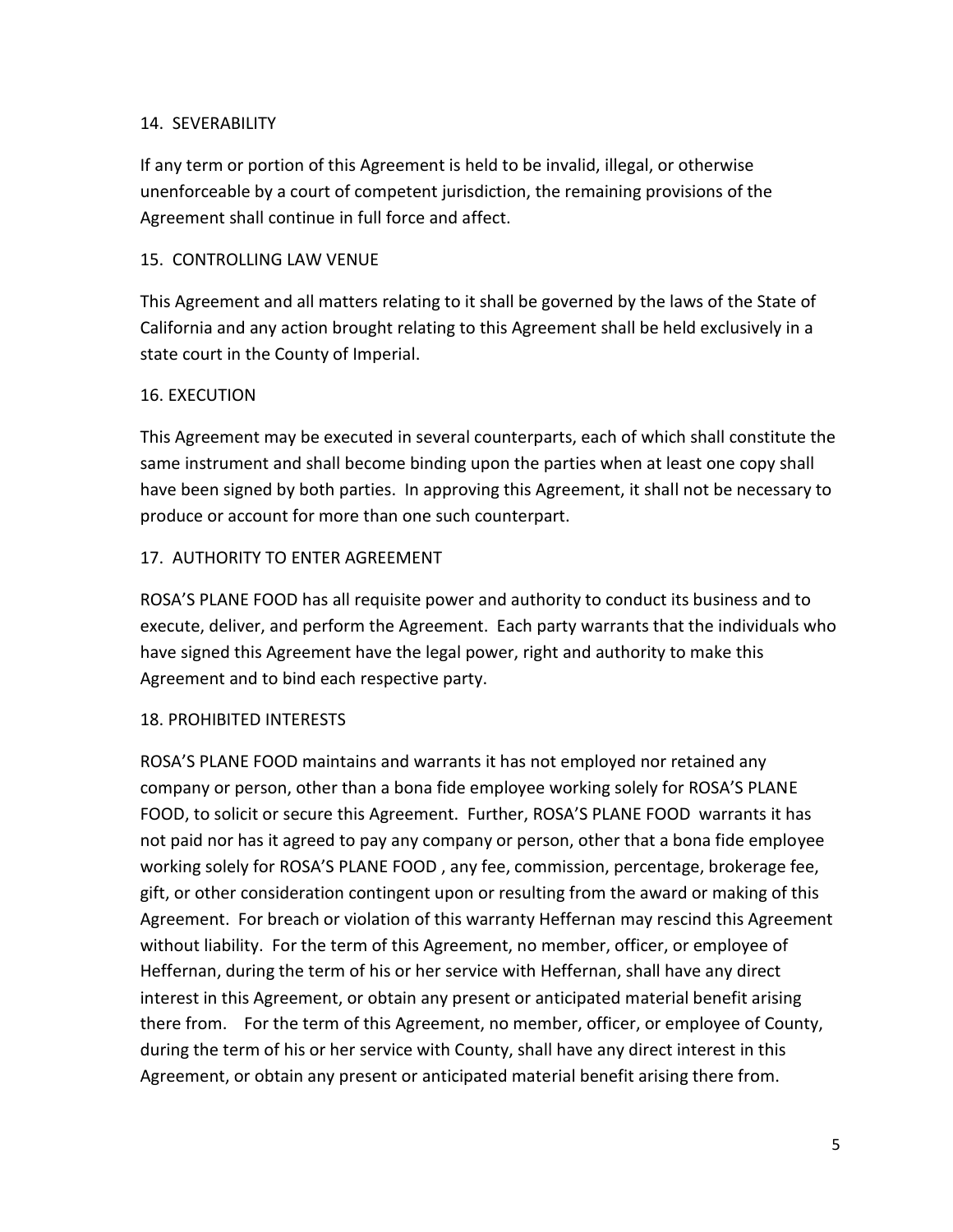#### 19. EQUAL OPPORTUNITY EMPLOYMENT

ROSA'S PLANE FOOD represents that it is an equal opportunity employer and it shall not discriminate against any subcontractor, employee, or applicant for employment because of race, religion, color, national origin, handicap, ancestry, sex, or age. Such non-discrimination shall include, but not be limited to, all activities related to initial employment, upgrading, demotion, transfer, recruitment or recruitment advertizing, layoff or termination.

IN WITNESS WHEREOF, the parties have caused this Agreement to be executed on

June \_\_\_\_\_\_\_\_, 2021

Heffernan Memorial Healthcare District

 $BY:$ 

Gloria Grijalva, President, Heffernan Memorial Healthcare District

June \_\_\_\_\_\_\_\_, 2021

 $BY:$ 

Vivian Sanchez Rosa's Plane Food Inc.

Attachment of ROSA'S PLANE FOOD 's funding request dated June 23, 2021, is attached hereto and made a part of this Grant Agreement as though fully set forth herein including the Programs Timeline, Costs and Project Description of Services to be provided.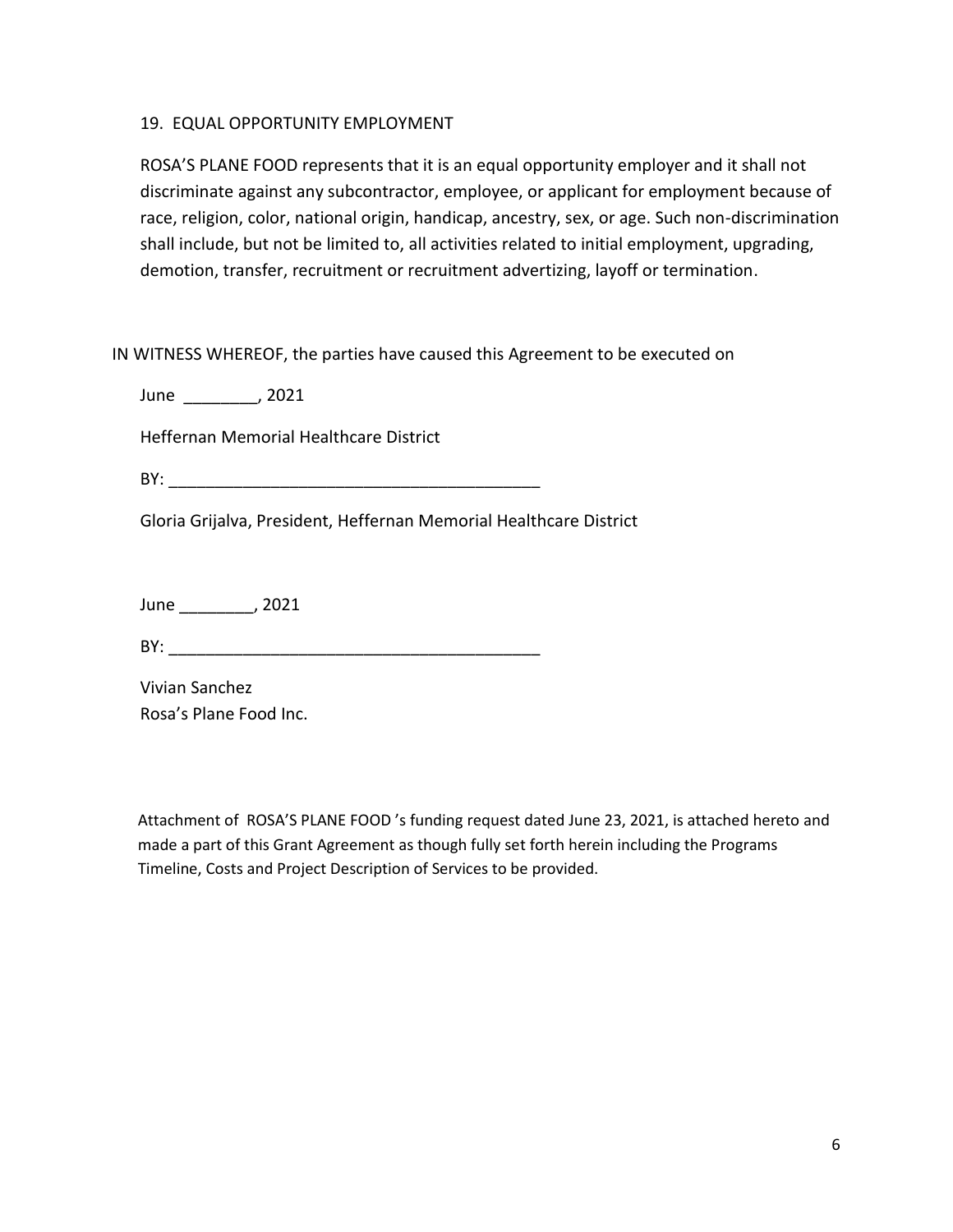# **AGREEMENT BETWEEN THE HEFFERNAN MEMORIAL HEALTHCARE DISTRICT AND VO NEIGHBORHOOD MEDICAL CLINIC JULY1, 2021 THROUGH JUNE 30, 2022**

This Agreement is entered into by and between the Heffernan Memorial Healthcare District, a healthcare district organized under California Health and Safety Code section 32000, ("Heffernan") and VO NEIGHBORHOOD MEDICAL CLINIC, a California non-profit Public Benefit Corporation and made effective as of the date first appearing below (the "Effective Date") under the terms of this Grant Agreement

# **RECITALS**

WHEREAS, Heffernan is desirous of promoting and assisting wellness and prevention programs and service providers and organizations for the maintenance of good physical and mental health in the communities served by Heffernan, and

WHEREAS, VO NEIGHBORHOOD MEDICAL CLINIC is a nonprofit Public Benefit Corporation organized under the laws of the State of California and will provide to HMHD's residents of all ages, at risk or suffering from the following conditions (deemed high priority needs):

- a. Urgent Care Services: Mental Health and Mental Wellness Services.
- b. Chronic Conditions Management: Diabetes, Hypertension, Cardiovascular Disease,Coronary Artery Disease, Obesity, Asthma/COPD, Cancer and Covid-19.
- c. Preventive Care Services.
- d. Healthcare Screenings: (HTN, Diabetes, Cancer).
- e. Meal/Nutrition Services.

VO NEIGHBORHOOD MEDICAL CLINIC seeks to implement a medical program for 400 or more patients in Calexico/Heffernan's district to help the patients improve the health of the District's most vulnerable population. These services are to be provided by VO NEIGHBORHOOD MEDICAL CLINIC at no charge to the patients.

WHEREAS, the VO NEIGHBORHOOD MEDICAL CLINIC wishes to provide its services to residents of the Heffernan Memorial Healthcare District:

NOW, THEREFORE, THE PARTIES AGREE AS FOLLOWS:

1. SCOPE OF SERVICES

VO NEIGHBORHOOD MEDICAL CLINIC shall provide the services detailed in the VO NEIGHBORHOOD MEDICAL CLINIC proposal dated 06/17/2021 submittal for grant funding labeled "Heffernan-Vo Medical Service" which is attached hereto as Exhibit A and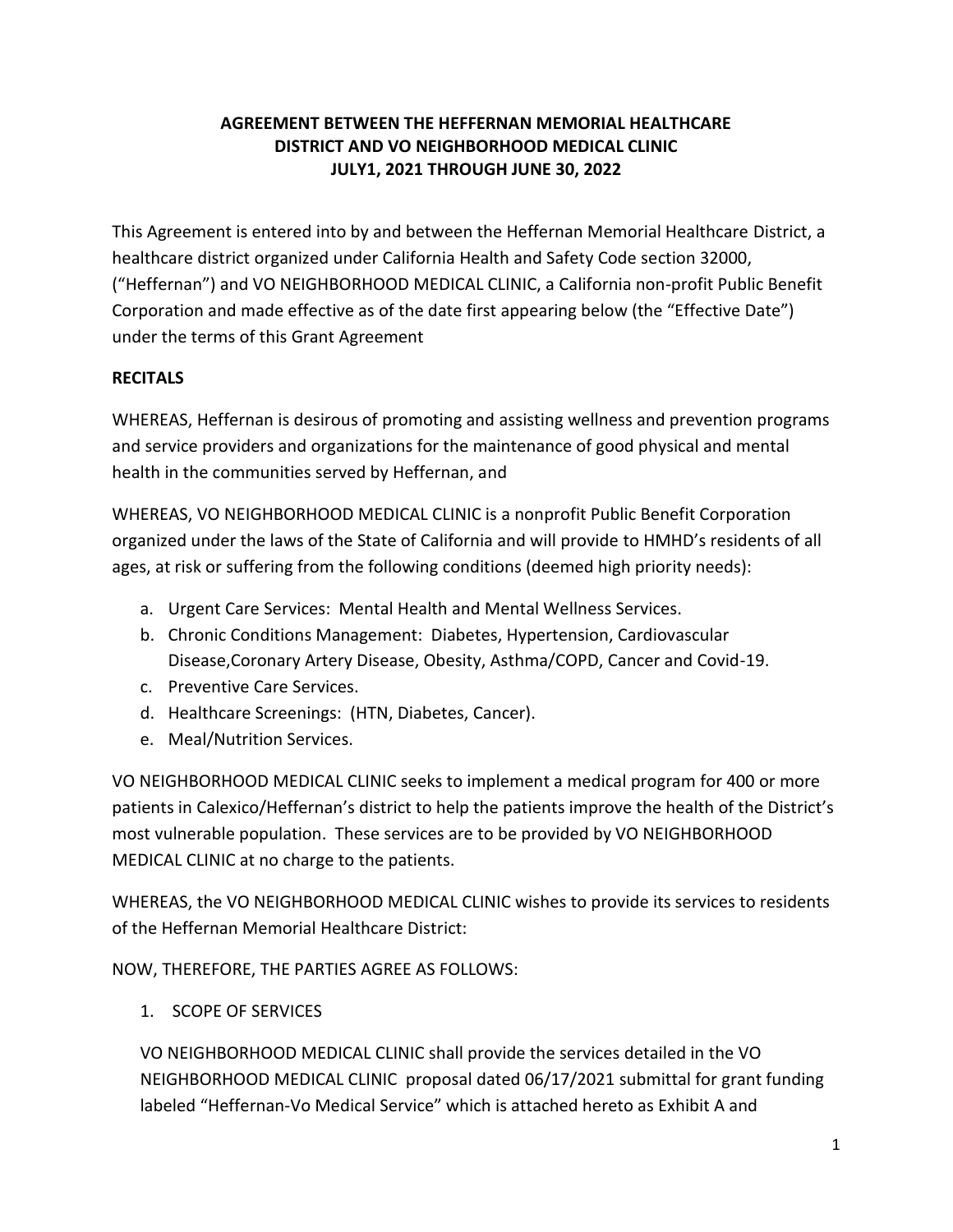incorporated by reference into this Agreement as though set forth herein, for participants residing within the boundaries of the Heffernan Memorial Healthcare District. This direct financial assistance by Heffernan is to allow the VO NEIGHBORHOOD MEDICAL CLINIC program participants to receive the services provided by the VO NEIGHBORHOOD MEDICAL CLINIC Program free of charge.

## 2. COMPENSATION

Subject to and under the term and provisions of this Agreement, Heffernan agrees to grant VO NEIGHBORHOOD MEDICAL CLINIC the sum of \$150,000.00 to fund the VO NEIGHBORHOOD MEDICAL CLINIC services as detailed in their grant submittal (Exhibit A) commencing on the Effective Date and continuing through June 30, 2022. The total sum will be paid in varying monthly installments, due to VO NEIGHBORHOOD MEDICAL CLINIC at the end of each month after services are provided. The monthly payments will be disbursed to VO NEIGHBORHOOD MEDICAL CLINIC by Heffernan's accountant during the term of this Agreement following submission of a report of actual and proper expenditures under the VO NEIGHBORHOOD MEDICAL CLINIC agreement of services authorized and provided. Services and programs provided by VO NEIGHBORHOOD MEDICAL CLINIC under the VO NEIGHBORHOOD MEDICAL CLINIC agreement are presumed proper expenditures, unless otherwise denied or contested by Heffernan's accountant prior to disbursement. If Heffernan's accountant contests a proposed or actual expenditure as improper, VO NEIGHBORHOOD MEDICAL CLINIC shall have an opportunity to provide additional information or context before Heffernan's accountant's decision is made final.

## 3. RECORDS AND FINANCIAL REPORTS

VO NEIGHBORHOOD MEDICAL CLINIC shall provide monthly financial reports about these grant funds and a Profit and Loss financial statement to Heffernan within 30 days of the close of the funding month and 30 days after the funding termination date of this agreement. Upon reasonable and written request by Heffernan, during the term of this agreement, financial information about this allocation and funding shall be reviewed with Heffernan or its designated representative.

## 4. TERM OF AGREEMENT

This agreement shall be effective as of the July 1, 2021, and shall automatically terminate on June 30, 2022 unless otherwise agreed upon in writing.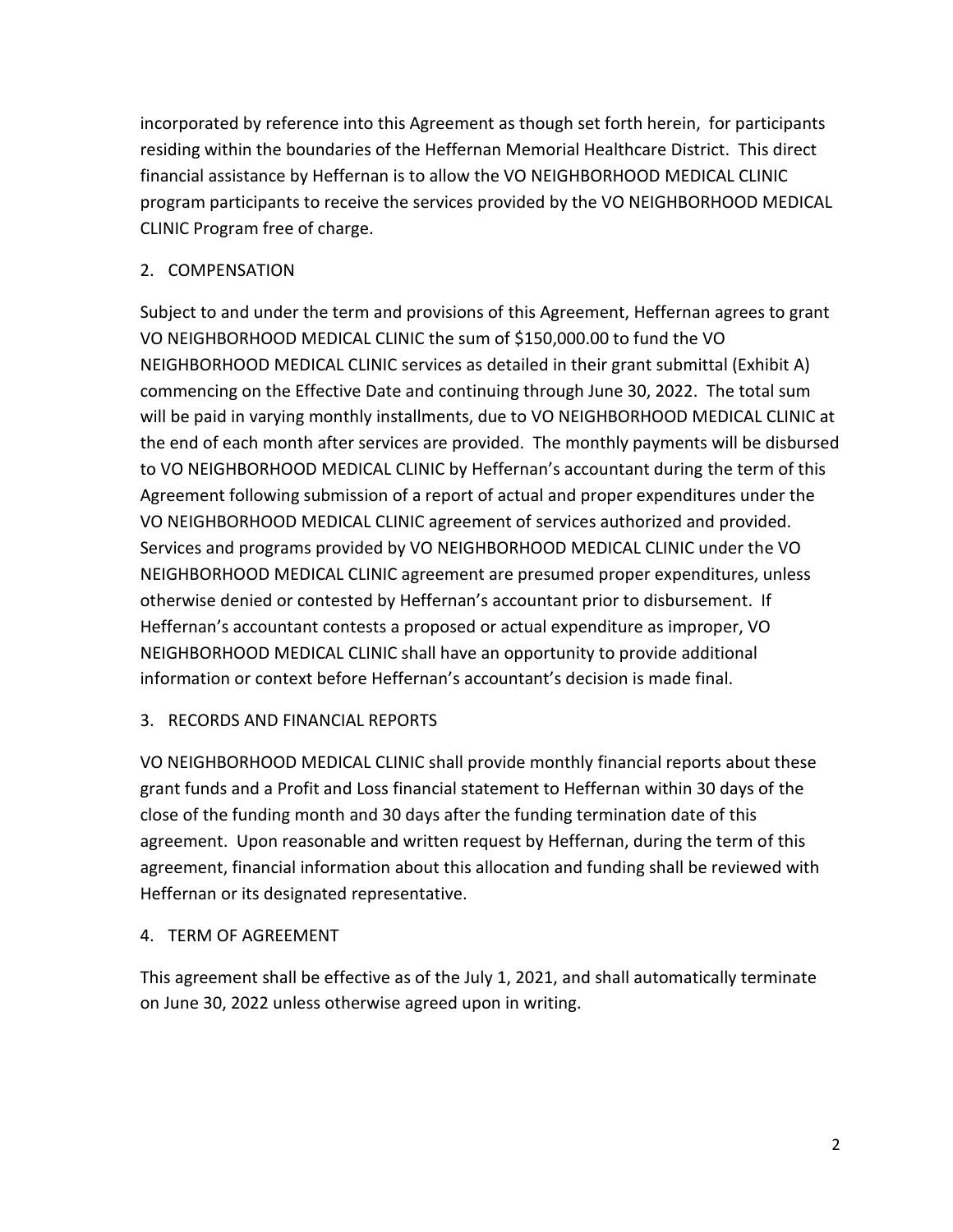# 5. REPORTS

VO NEIGHBORHOOD MEDICAL CLINIC shall submit written activity reports, within 30 days of the close of the funding month, to the Heffernan Board. If requested by the Heffernan Board, a presentation to the Heffernan Board relating to services outlined and the activities undertaken as specified in this agreement shall be made. The report shall detail VO NEIGHBORHOOD MEDICAL CLINIC services and its activities during the monthly reporting period.

Within thirty days (30) of the close or termination of this Agreement, VO NEIGHBORHOOD MEDICAL CLINIC shall submit to Heffernan an expenditure report with a detailed accounting of all expenditures related to services provided for under this Agreement.

## 6. INDEMNIFICATION

The Parties agree to defend and hold the other Party and all its officers, agents, employees, and representatives harmless against any claims brought for or because of personal injury, including death, claims of breach of confidentiality, or business and property damage, which may arise from the Party's willful or negligent acts, errors or omissions under this Agreement. The Party's agree to defend and indemnify the other Party and its officers, agents, employees, and representatives from any suits or actions at law or equity for damages caused, or alleged to have been caused, from the other Party's willful or negligent act, errors or omissions.

If suit or arbitration is initiated by either party to enforce its rights under this Agreement, the losing party shall pay the prevailing party's attorney's fees and cost.

## 7. INSURANCE

VO NEIGHBORHOOD MEDICAL CLINIC shall, throughout the duration of the Agreement, maintain professional liability insurance for all VO NEIGHBORHOOD MEDICAL CLINIC physicians and medical personnel providing services under this agreement and such insurance policy shall have minimum coverage limits of not less than one million dollars (\$1,000,000) for any one occurrence and not less than three million dollars (\$3,000,000) in the aggregate for any one (1) year and comprehensive general liability and property damage insurance covering all operations of VO NEIGHBORHOOD MEDICAL CLINIC, its agents, contractors and employees, including but not limited to premises with minimum coverage of One Million Dollars (\$1,000,000.00) combined single limits. Automobile insurance will also be required in the amount of \$100,000/\$300,000.00 and property damage in the amount of \$100, 000. The policies shall name Heffernan, inclusive of each of its officers and employees, as an additional insured, and a Certificate of Insurance shall be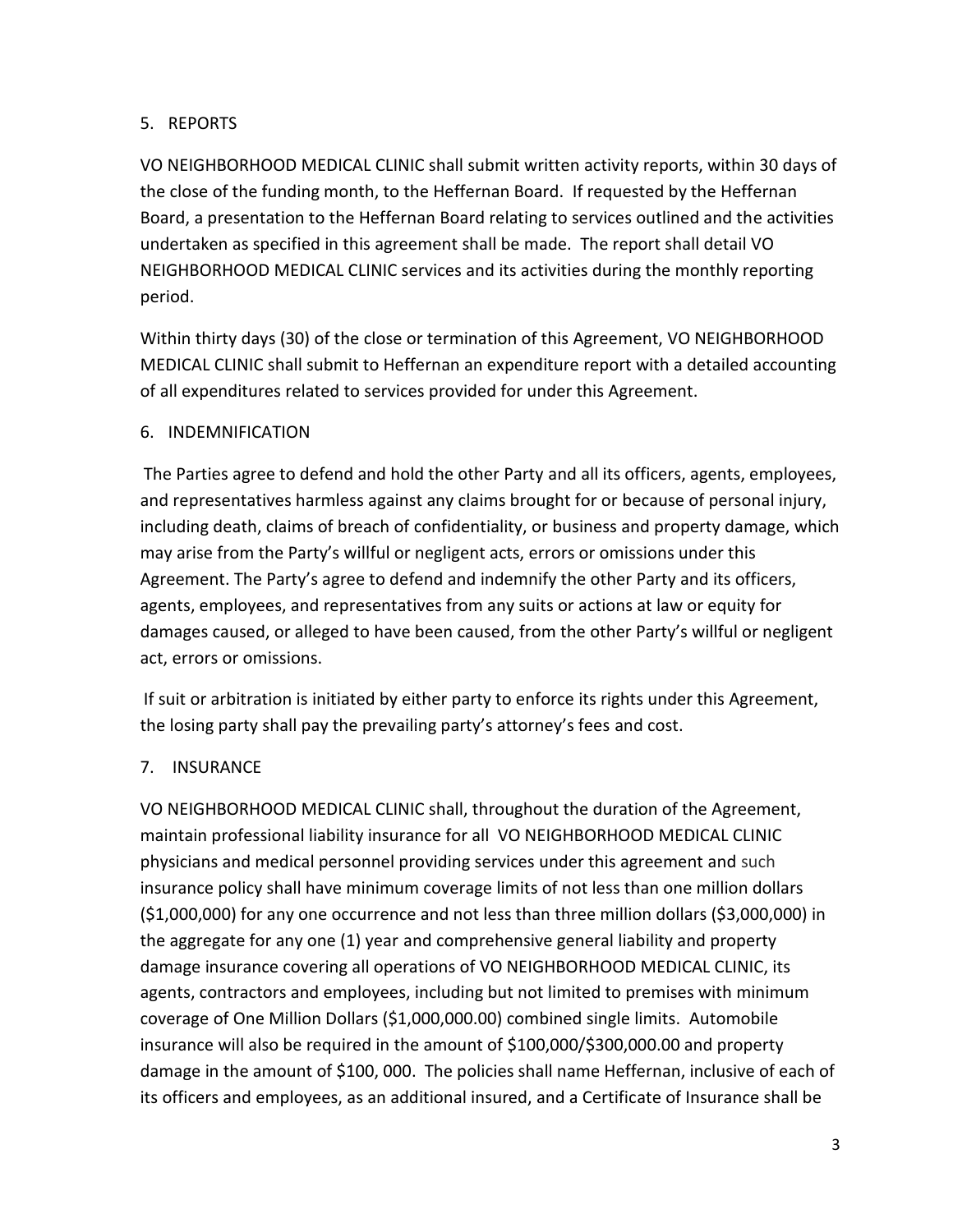furnished to Heffernan at 601 Heber Avenue, Calexico, CA 92231. Said policy or policies shall provide thirty-day (30) notice to Heffernan of cancellation or of a material change. VO NEIGHBORHOOD MEDICAL CLINIC shall also carry workers compensation insurance in the required statutory amount, evidence of which is to be furnished to Heffernan in a Certificate of Insurance. All such policies shall be in a form satisfactory to Heffernan's General Counsel.

# 8. INDEPENDENT CONTRACTOR

The parties agree that VO NEIGHBORHOOD MEDICAL CLINIC and all representatives and employees thereof are independent contractors and shall not be an employee of Heffernan, nor shall any representative or employee of the VO NEIGHBORHOOD MEDICAL CLINIC represent or imply directly or indirectly that he or she represents or may speak for or bind Heffernan.

## 9. NOTICES

(a) Any notice may be served upon either party by delivering it in person, or by depositing it in a U.S. Mail deposit box with the postage thereon prepaid, and addressed to the party at the address set forth below:

(b)

Heffernan Memorial Healthcare District 601 Heber Avenue Calexico, CA 92231

Vo Neighborhood Medical Clinic. 222 E. Cole Blvd. Calexico, CA 92231

(c) Any notice given shall be deemed effective with personal delivery, upon receipt thereof or with mailing, at the moment of deposit n the course of transmission with the United States Postal Service, except for a notice of termination which shall be effective 3 days following deposit with the United States Postal Service.

## 10. ASSIGNMENT

This is a services contract for unique services. Neither VO NEIGHBORHOOD MEDICAL CLINIC nor Heffernan may assign or transfer any rights or obligations arising from this Agreement, or any part thereof, without prior written consent of the other party.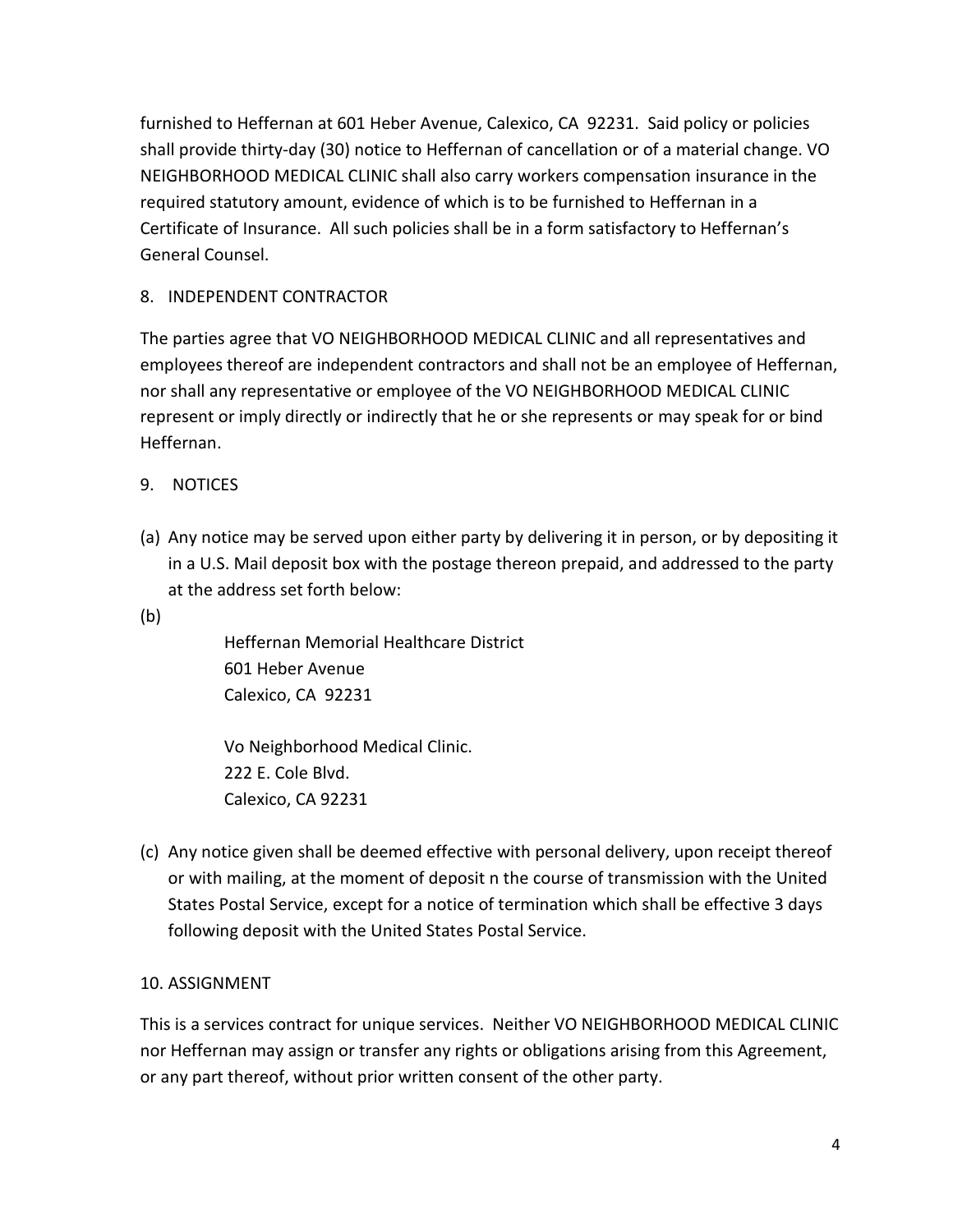#### 11. AMENDMENTS

This Agreement may be amended only by an instrument in writing duly executed by each party.

#### 12. INTEGRATION

This writing constitutes the entire and complete Agreement between the parties relative to the subject. No party relies upon any warranty or representation, express or implied not specifically set forth herein.

#### 13. WAIVER

Waiver of a breach or default under this Agreement shall not constitute a continuing waiver of a later breach of the same or any other provision under this Agreement.

#### 14. SEVERABILITY

If any term or portion of this Agreement is held to be invalid, illegal, or otherwise unenforceable by a court of competent jurisdiction, the remaining provisions of the Agreement shall continue in full force and affect.

#### 15. CONTROLLING LAW VENUE

This Agreement and all matters relating to it shall be governed by the laws of the State of California and any action brought relating to this Agreement shall be held exclusively in a state court in the County of Imperial.

#### 16. MEDIATION

The parties agree to make a good faith attempt to resolve any disputes arising out of this Agreement through mediation prior to commencing litigation. The parties shall mutually agree upon the mediator and share the costs of mediation equally. If the parties cannot agree upon a mediator, the dispute shall be submitted to JAMS/ENDISPUTE ("JAMS"). Each party shall strike two of the five mediators selected by JAMS and thereafter the mediator remaining shall hear the dispute. If the dispute remains unresolved after mediation, either party may commence litigation.

## 17. EXECUTION

This Agreement may be executed in several counterparts, each of which shall constitute the same instrument and shall become binding upon the parties when at least one copy shall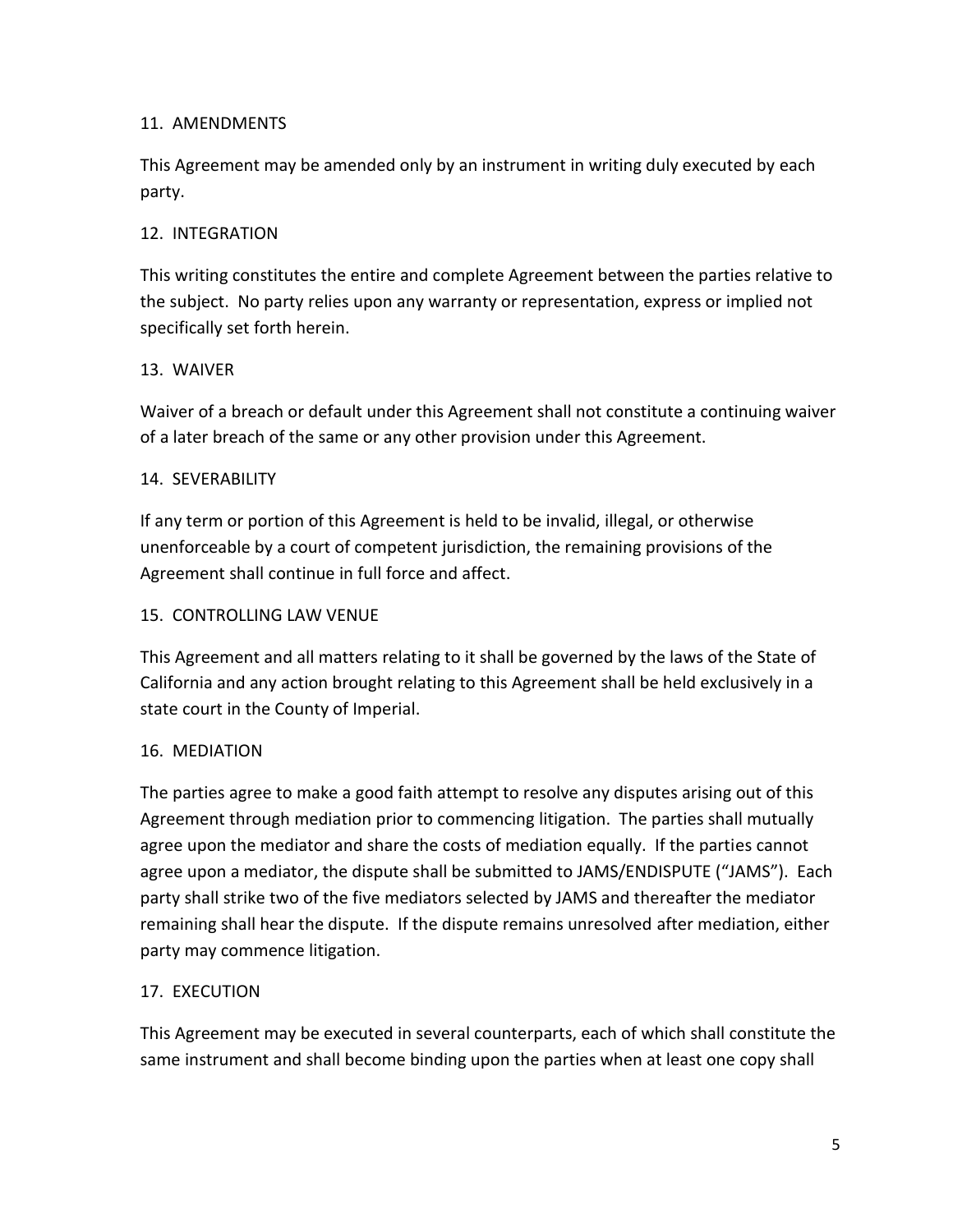have been signed by both parties. In approving this Agreement, it shall not be necessary to produce or account for more than one such counterpart.

# 18. AUTHORITY TO ENTER AGREEMENT

VO NEIGHBORHOOD MEDICAL CLINIC has all requisite power and authority to conduct its business and to execute, deliver, and perform the Agreement. Each party warrants that the individuals who have signed this Agreement have the legal power, right and authority to make this Agreement and to bind each respective party.

# 19. PROHIBITED INTERESTS

VO NEIGHBORHOOD MEDICAL CLINIC maintains and warrants it has not employed nor retained any company or person, other than a bona fide employee working solely for VO NEIGHBORHOOD MEDICAL CLINIC, to solicit or secure this Agreement. Further, VO NEIGHBORHOOD MEDICAL CLINIC warrants it has not paid nor has it agreed to pay any company or person, other that a bona fide employee working solely for VO NEIGHBORHOOD MEDICAL CLINIC, any fee, commission, percentage, brokerage fee, gift, or other consideration contingent upon or resulting from the award or making of this Agreement. For breach or violation of this warranty Heffernan may rescind this Agreement without liability. For the term of this Agreement, no member, officer, or employee of Heffernan, during the term of his or her service with Heffernan, shall have any direct interest in this Agreement, or obtain any present or anticipated material benefit arising there from.

## 20. EQUAL OPPORTUNITY EMPLOYMENT

VO NEIGHBORHOOD MEDICAL CLINIC represents that it is an equal opportunity employer and it shall not discriminate against any subcontractor, employee, or applicant for employment because of race, religion, color, national origin, handicap, ancestry, sex, or age. Such non-discrimination shall include, but not be limited to, all activities related to initial employment, upgrading, demotion, transfer, recruitment or recruitment advertizing, layoff or termination.

///// ///// ///// ///// /////